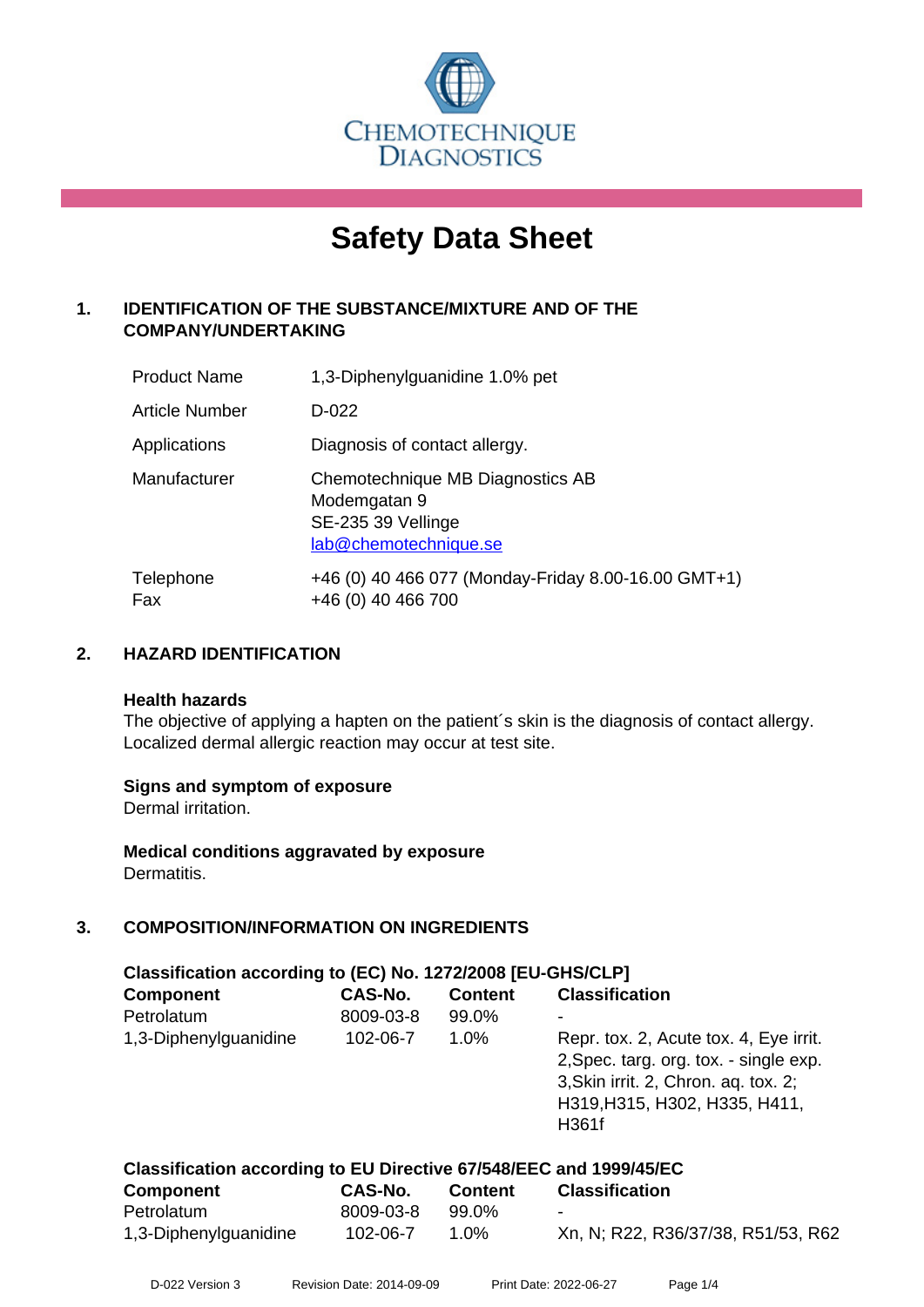# **4. FIRST AID MEASURES**

**Emergency and first aid procedures** Obtain medical attention.

#### **5. FIRE-FIGHTING MEASURES\***

#### **Suitable extinguish media**

CO2, powder or water spray. Fight larger fires with water spray or alcohol resistant foam.

**For safety reasons unsuitable extinguishing agents** Water with full jet.

**Special protective equipment for fire-fighters** Wear self-contained respiratory protective device. Wear fully protective suit.

\*Data is shown for petrolatum only

#### **6. ACCIDENTAL RELEASES MEASURES**

**Steps to be taken if material is released or spilled** Contain and place in a closed container.

#### **7. HANDLING AND STORAGE**

**Precautions to be taken in handling and storage** Store dark at 5-8°C. Avoid extended exposure to light. FOR EXTERNAL USE ONLY.

# **8. EXPOSURE CONTROLS/PERSONAL PROTECTION**

**Respiratory protection** Not required.

**Ventilation** Local exhaust.

**Protective gloves** Disposal gloves.

**Eye protection** Not required with normal use.

**Work/Hygienic practices** Wash hands after each use.

# **9. PHYSICAL AND CHEMICAL PROPERTIES**

Odour **Odourless** 

Appearance Ivory White Semi-solid

Melting point\* 50-55° C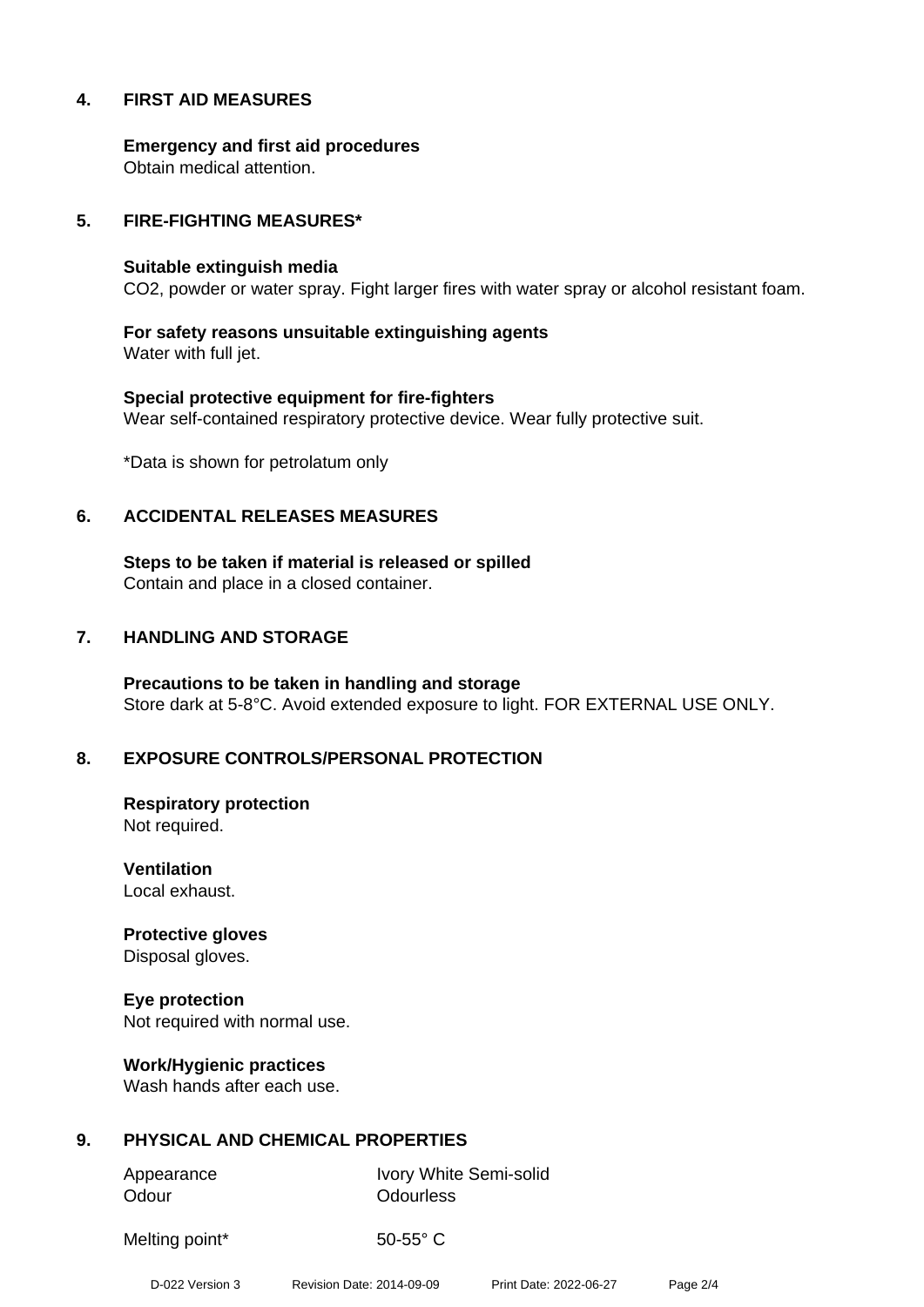Boiling point\* No data available Flash point\*  $>100^{\circ}$ C Self ignition\* Product does not self ignite. Danger of explosion\* Product does not present an explosion hazard. Density\* No data available. Solubility in/Miscibility with Water\* Insoluble

\*Data is shown for petrolatum only

# **10. STABILITY AND REACTIVITY**

#### **Incompability**

May react with strong oxidizing agents.

# **Stability**

Stable at recommended storage conditions.

#### **Hazardous byproducts**

Combustion may generate CO, CO2 and other oxides.

# **Hazardous polymerization**

Will not occur.

# **11. TOXICOLOGICAL INFORMATION**

No data available.

# **12. ECOLOGICAL INFORMATION**

No data available.

# **13. DISPOSAL CONSIDERATIONS**

# **Waste disposal method**

Comply with federal, state/provincial and local regulation.

# **14. TRANSPORT INFORMATION**

Not dangerous goods.

# **15. REGULATORY INFORMATION**

The classification is according to the latest editions of the EU lists, and extended by company and literature data.

# **16. OTHER INFORMATION**

#### **Text of H-statements and R-phrases mentioned in Section 3**

| Repr. tox. 2    |                           | Reproductive toxicity (Category 2) |          |
|-----------------|---------------------------|------------------------------------|----------|
| Acute tox, 4    |                           | Acute toxicity (Category 4)        |          |
| D-022 Version 3 | Revision Date: 2014-09-09 | Print Date: 2022-06-27             | Page 3/4 |